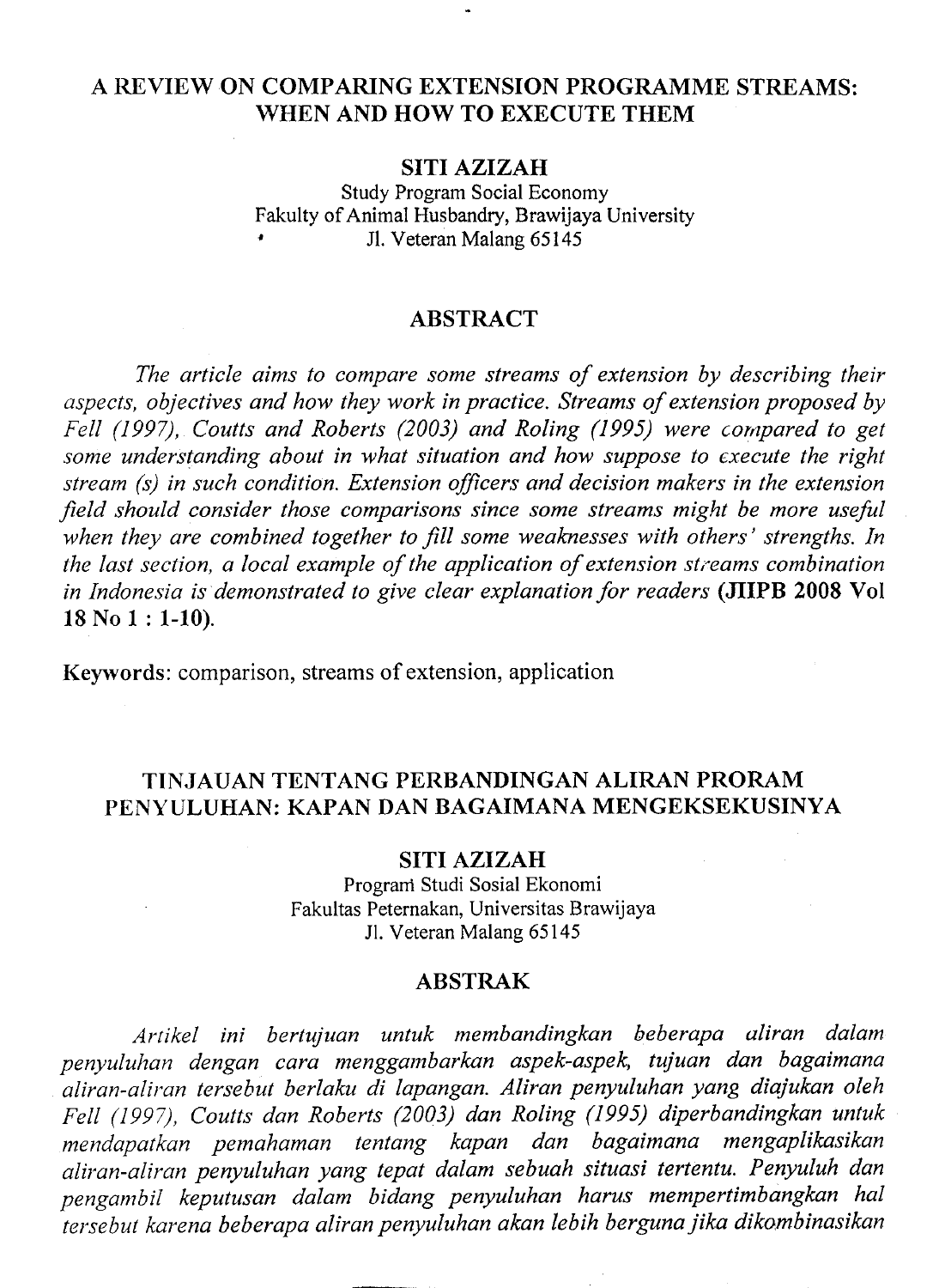untuk menutupi kekurangan sebuah aliran penyuluhan dengan kelebihan aliran penyuluhan yang lain. Pada bagian terakhir artikel ini, sebuah contoh lokal tentang aplikasi kombinasi aliran penyuluhan di Indonesia diberikan untuk memberikan [ambaran yang lebih jelas pada pembaca (JIIPB 2008 Vol 18 No I : 1-10).

Kata kunci: Perbandingan, aliran dalam penyuluhan, aplikasi

# INTRODUCTION

For the sake of indigenous community that holds most of Indonesian farming activities, people who constantly contribute in extension programme frequently renew, revise and redevelop every detail in extension<br>field Streams of extension are field. Streams of extension repeatedly reviewed to find the most suitable way to deliver extension programme in such location and<br>narticular community attributes. particular community Streams of extension are mainlY established based on the objectives of the extension, linked to the way the extension executed.

This article aimed to describe some streams of extension and to compare the streams so it is possible to draw on some benefits when they come to the real situation. In the end of this article, the writer put Indonesian extension system short description and its problems. Hopefully, readers will be able to draw a general picture about what need and must do/s in our extension programme in the future.

As a figure considered able to give more comprehensible information to some people, writer then tries to pick up some general ideas and put them into a figure (Figure 1). It includes fives sub topics, they are: Four streams of Van Beek's model, Coutts and Roberts extension model, Rolling's streams of extension, Transfer of Technology concept from Rogers-Shoemaker and current extension system in Indonesia. Two ways arrow lines and two bulleted<br>lines are used to show their lines are used to show their correlations in the name of their features comparisons and their applications. Figure 1 provides prelude information about the comparison that writers explain later in this article.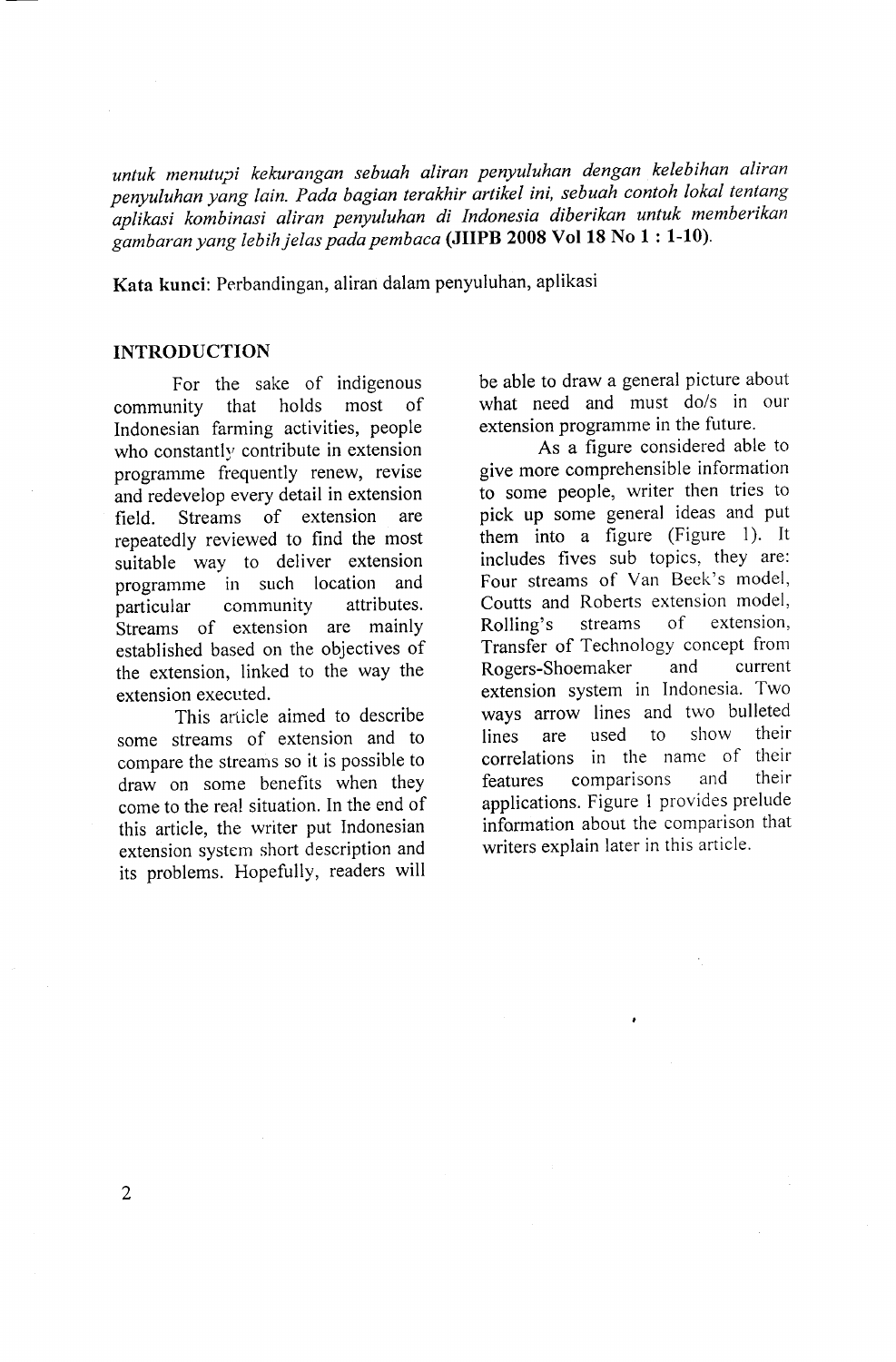#### EXTENSION PROGRAMME STREAMS COMPARISON



Figure 1. Extension Programme Streams Comparisons

# FELL'S STREAMS OF EXTENSION IN COMPARISON TO COUTTS' AND ROBERTS

This paper initially presents four streams of extension that were proposed by Fell (1997) who modified Van Beek's model of extension. Those four streams of extension are:

- 1. Transfer of technology and information dissemination adoption of good practice,
- 2. Problem solving and decision making - better practice on the farm,
- 3. Education, training and iearning practices relating to goals, and
- 4. Participatory and numan development models - fulfillment of life goals.

3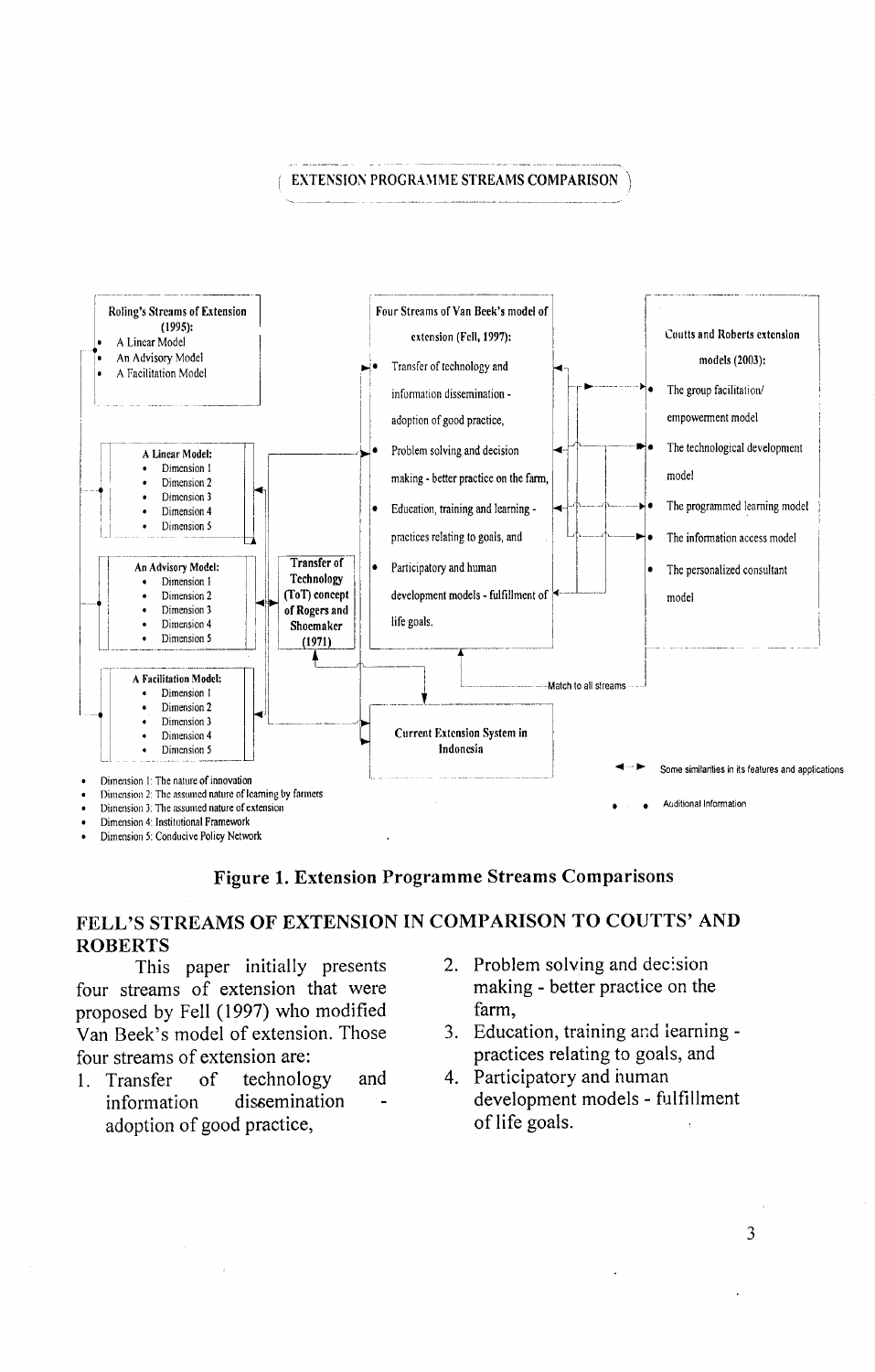These streams are basically classified by their application in the<br>real situation. They are compared to real situation. They are compared to<br>Coutts and Roberts streams of streams of

extension to get deeper understanding from both ideas and to seek both strengths in order to improve them.



Figure 2. 1990s Extension for Complex Situation (Fell 1997)

Coutts and Roberts (2003) outline various extension models that were initially proposed by Coutts in his earlier work. These models seem to align with the four streams model outlined above.

The group facilitation/empowerment model: This model focuses on participants increasing their own capacity in planning and decision making and in seeking their own education/training needs based on their situation. Groups may undertake their own researcb. The project will often provide or fund a facilitator to assist groups to define their own goals and learning necds and to help them realize these.

This model is closely related to the Participatory extension  $-$  human resource development and the Education, training and learning streams of extension identified by Fell. Education needs based on the participants' situation and the facilitator's role in helping participants achieves their life goals are emphasized in this group facilitation/empowerment model.

The technological development model: This model is about individuals working together to develop specific technologies, management practices or decision support systems which will then be made available to the rest of the industry or community. It often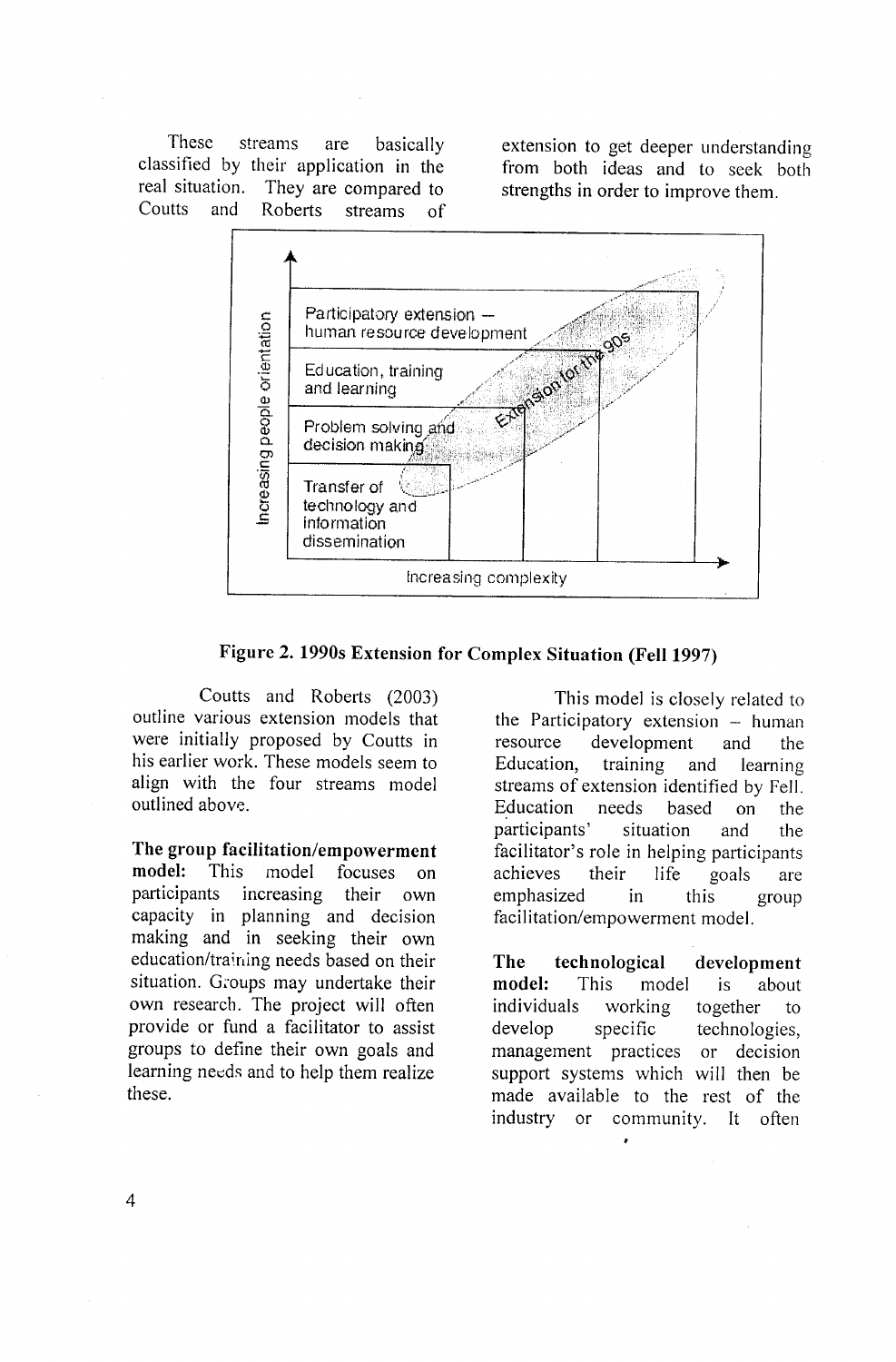involves local trials, demonstrations, field days and on-site visits (Coutts and Roberts 2003).

The idea of this model is similar to that of better practice on the farm in the problem solving and decision making strcam of extension (Fell 1997). However, the availability of the technology, management practices and decision support systems in community of the Technological Development Model implies the  $participatory$  extension  $-$  human resources development stream where participants are encouraged to fulfill their life objectives.

The programmed learning model (Coutts and Roberts 2003): This model focuses on delivering specifically designed training programs/workshops to targeted groups of landholders, community members, government personnel and others to increase understanding or skills in defined areas. These can be delivered in a variety of models and using various learning approaches.

It is clear that the education, learning and training stream df extension (Fell 1997) which focuses on developing practices relating to specific goals is well aligned with the Programmed Learning Model in which programs are designed to suit specific purposes.

The information access model: This model is about providing a range of blanket information that individuals and groups can access from a distance and at a time that suits them. It can be based on a website, information centre or other centralised locations (Coutts and Roberts 2003).

The nature of the transfer of technology and information dissemination stream (Fell 1997) underlies the idea of the Information<br>Access Model in which "good Access Model in which practice" is distributed to participants.

The personalized consultant model: This model reflects the interaction between a mentor or consultant who works with an individual or community over time to improve their managerial, technological, social or environmental situation. It may also describe individuals from different backgrounds working on a 1:1 basis (Coutts and Roberts 2003).

This is a powerful model which matches all four of Fell's (1997) streams of evaluation in which consultants work with individuals. A combination of improving participants' performance in ways that are designed to meet their real needs and a balanced contribution between participants and facilitators in conducting extension programs encompass all streams of evaluation as described by Fell (1997).

# COMPARISON IN ROLING'S STREAMS OF EXTENSION

Roling (1995) suggests three other models of extension: a linear model, an advisory model and a facilitation model. Each of these

models draws on five dimensions of extension. These five dimensions provide a comparative framework for the three models.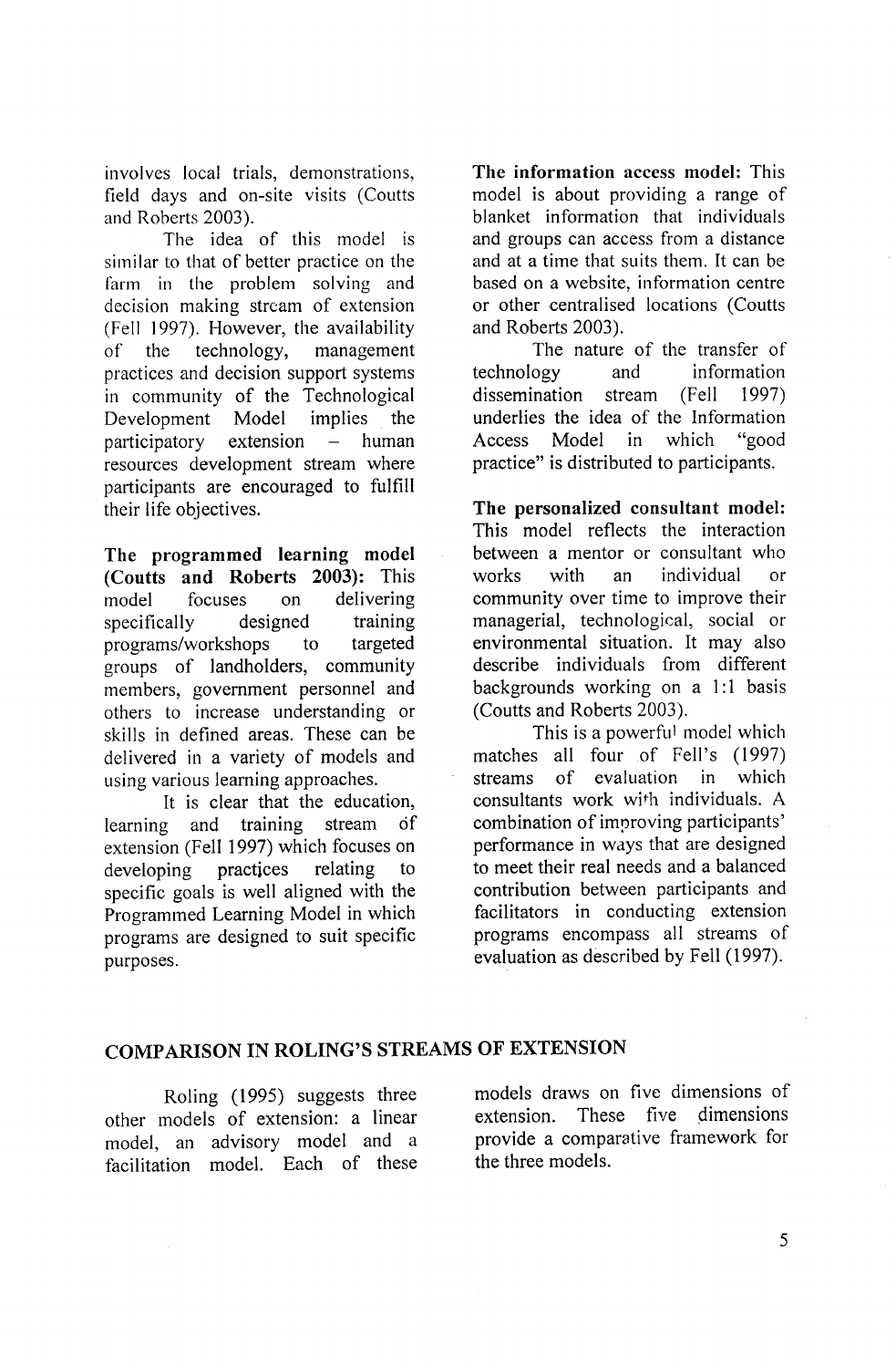# The linear model: transfer of technology

This model is the most established and<br>familiar model of extension as familiar model of extension discussed above.

resource Dimension i. The nature of innovation: Science is expected to<br>provide a continuous flow of provide a continuous component technologies such as new<br>varieties or inputs. Where land varieties or inputs. Where land resources have run out, science-based agriculture is seen as the key to increasing productivity. There is little focus on whoie farm development,<br>resource development and development regeneration, or organizational change. Dimension 2. The assumed nature of learning about innovation by farmers: Learning occurs by adopting an idea<br>that comes from outside. The that comes from outside. possibility that farmers are active problem solvers on their own is not considered in this model.

Dimension 3. The assumed nature of<br>extension transfers extension: Extension technologies by creating awareness, interest and know-how with respect to<br>innovations which are being innovations introduced through demonstrations, field days, mass media channels etc.

Dimension 4: Institutional framework: A sequence of institutions supports the flow of innovations from science (upstream) to farmers (downstream).<br>The Agricultural Knowledge and The Agricultural Knowledge Information Systern (AKIS) approach developed by Wageningen University (Roling, 1988) provides a useful tool for identifying the roles of different institutional ectors in the innovation process. In the linear model the AKIS is comprised of research, extension and farmers.

Dimension 5: Conducive policy framework: The policy framework relates to the nature of regulations, investment flows, and subsidies which support the model's implementation. In the case of the linear model, conducive policies support large investments in research and T&V type extension (research-extension linkages, subject matter specialists, training) and subsidies on inputs and risk insurance for innovative farmers.

Basically the Linear Model is similar to the Transfer of Technology<br>(ToT) concept of Rogers and  $(ToT)$  concept of Shoemaker (1971) that Fell (1997) outlines in the 5 step model of adoption process. In that model, Fell (1997) claims that farmers become aware of a problem, they seek out information on that problem from available research, they evaluate the information and then proceed to trial the solution and finally adopt the new practice.

According to Fell (1997), although this processes of this modcl are "usually statistically sound and therefore easier to "sell" to funding bodies and can show economic benefit<br>to clients" he notes that "they to. clients", he notes that generally operate on a narrow client base (the innovators and top farmers)" and "the process is output oriented"' As a result, this model cannot reach all farmers particularly those who are not leaders in farming management or do not possess the attributes that would support them in practicing the message from extension officers. The categories of farmers (adopters) are illustrated by Rogers and Shoemaker below'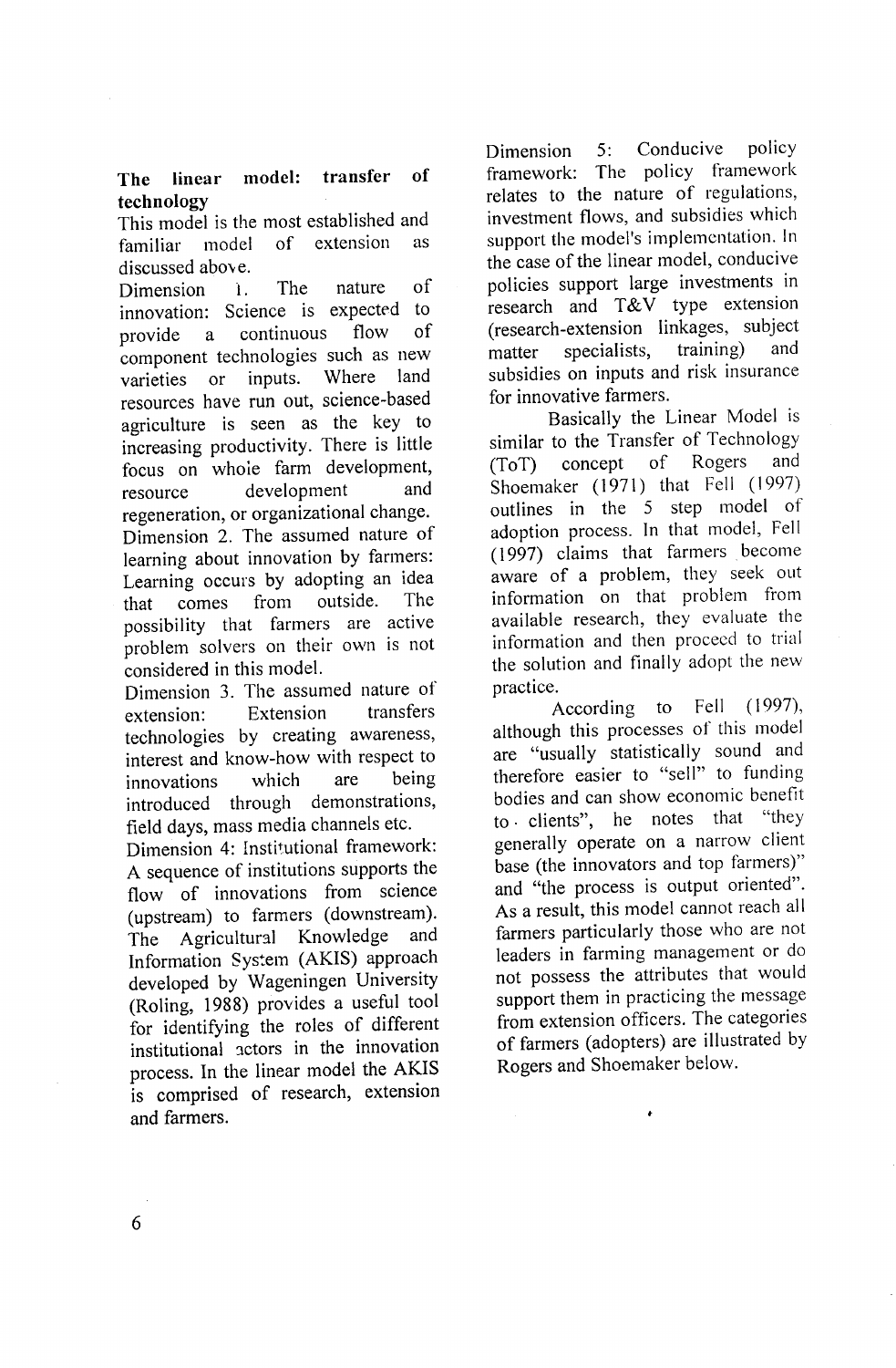

Figure 3. Adopter Categories by Rogers and Shoemaker (Mohan, McGregor & Strano 1992)

# ADVISORY WORK IN COMPARISON TO TRANSFER OF TECHNOLOGY

Roling (1995) then goes on to propose an advisory work model, which focuses not only on raising productivity but also on improving the farm business as an enterprise. He claims this holistic model reflects an active problem solving farmer, who seeks advice from outside sources when a problem cannot be solved locally and will appeal to other sources, which are available and appear useful. In this model the 5 dimensions can be characterized as: Dimension 1. The nature of innovation: Innovation in this model is driven by the entrepreneurship of the farm manager with innovations ranging from technical change to finding new markets. Innovation can take place at the strategic, management or operational level.

Dimension 2. The assumed nature of leaming about innovation by farmers: Farmer learning by adoption of introduced technologies is but one of the many aspects of entrepreneurial learning. Farmer learning is more about improving the farmer's problem solving ability problem/opportunity through definition, diagnosis, identifying options, adopting and implementing solutions and evaluating results. Dimension 3. The assumed nature of extension: Extension is advisory work and responds directly to farmer's needs. The extension adviser is an expert who has a wide repertoire of knowledge on which he can draw depending upon the farmer's need. Specialists will also be required to support extension workers who will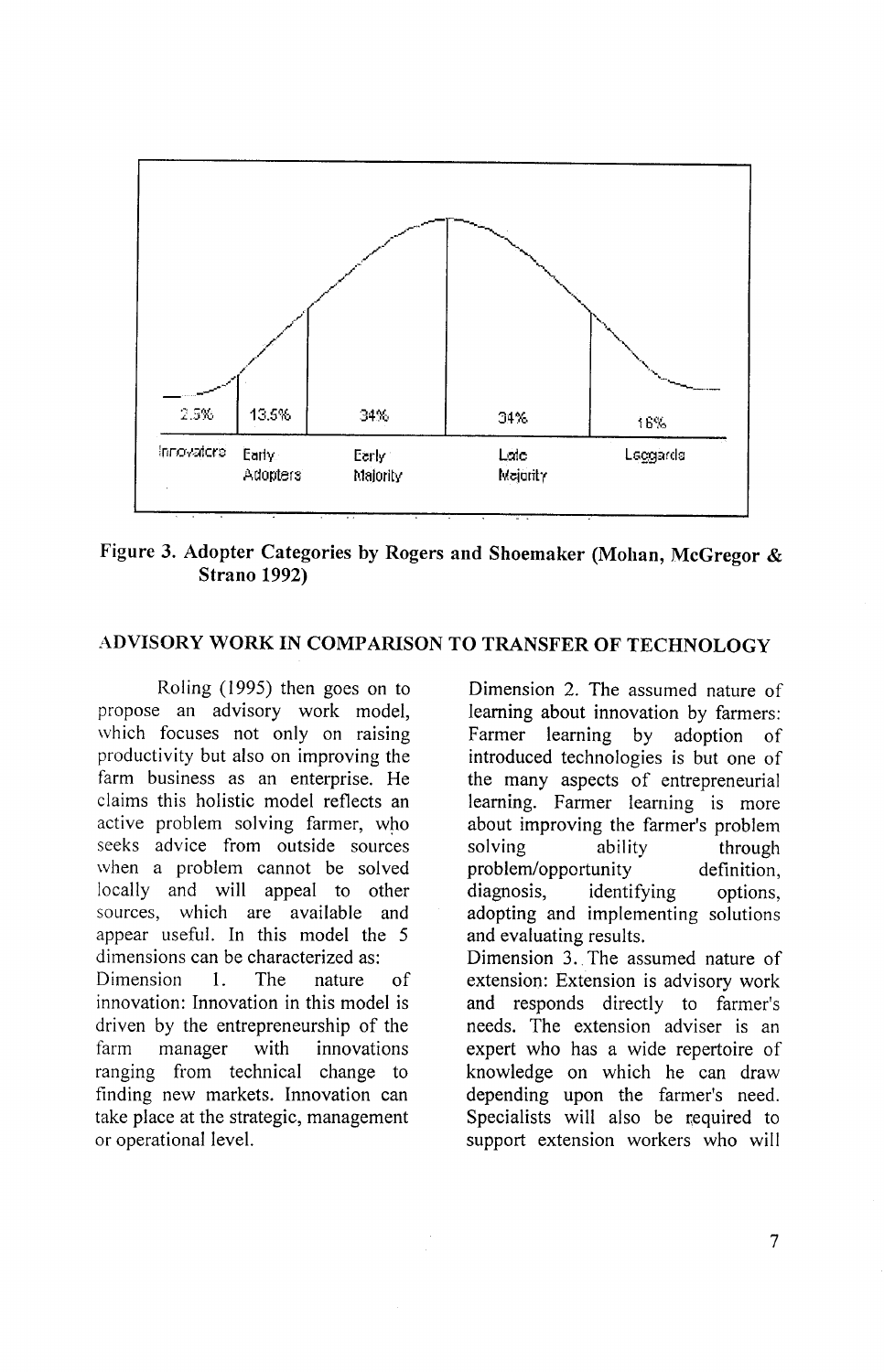not be able to answer all the farmer's needs. Databases of information and networks of relevant specialists could also provide a useful supporting infrastructure to the advisory work of extension.

Dimension 4: Institutional framework: The AKIS in the advisory model is totally different from the linear model. The farmer needs access to a cadre of highly specialised and mobile advisors who are backstopped by various experts, on-line computer services, written information sources etc. These advisors are part of the network of

specialised services which the farmer uses such as bookkeeping, banking, input supply, genetic material supply, insurance etc.

Dimension 5: Conducive policy framework: The conducive policy framework for the advisory model focuses on stimulating business and market development. It subsidises a network of highly specialised services and information sources, which in turn makes available market and other information.

# FACILITATION AND EMPOWERMENT IN COMPARISON TO TOT

Finally, Roling (1995) describes the facilitation model that has emerged in situations where<br>farmers need to apply general farmers need to principles to their own conditions, where few external inputs are available or desirable, and where the farmer must be the expert instead of the<br>extension worker. This approach extension worker. appears to be of particular relevance to poor farmers who are often excluded from existing extension services and for the pursuit of low external input agriculture development (LEISA). The dimensions in this model are:<br>Dimension 1. The nature

Dimension 1. The nature of<br>innovation: Innovation in the innovation: Innovation facilitation model is basically the improvement of the management of the farm as an agro-ecosystem. This is<br>achieved by applying ecological achieved by applying principles, using natural processes to their best effect, exploiting diversity and anticipating events based on informed observation.

Dimension 2. The assumed nature of learning about innovation by farmers: Farmer learning consists of discovery learning, group discussion and builds<br>up a reliance on their own up a reliance observations, knowledge and ability to make good decisions.

Dimension 3.The assumed nature of extension: The focus of facilitation is to help people learn to become exerts on their own farms. Facilitation of learning is promoted, for example, by the Farmer Field Schools for the IPM Indonesia Programme. This came about following the failure of the linear approach and Training and Visit type of extension.

Dimension 4: Institutional framework: The AKIS required for facilitation is a network of facilitators who are able to<br>visit learner groups regularly. visit learner groups regularly. Networks of trained farmers also exchange experience and stimulate each other to continue to learn. Farmers must be able to meet regularly to exchange information.

8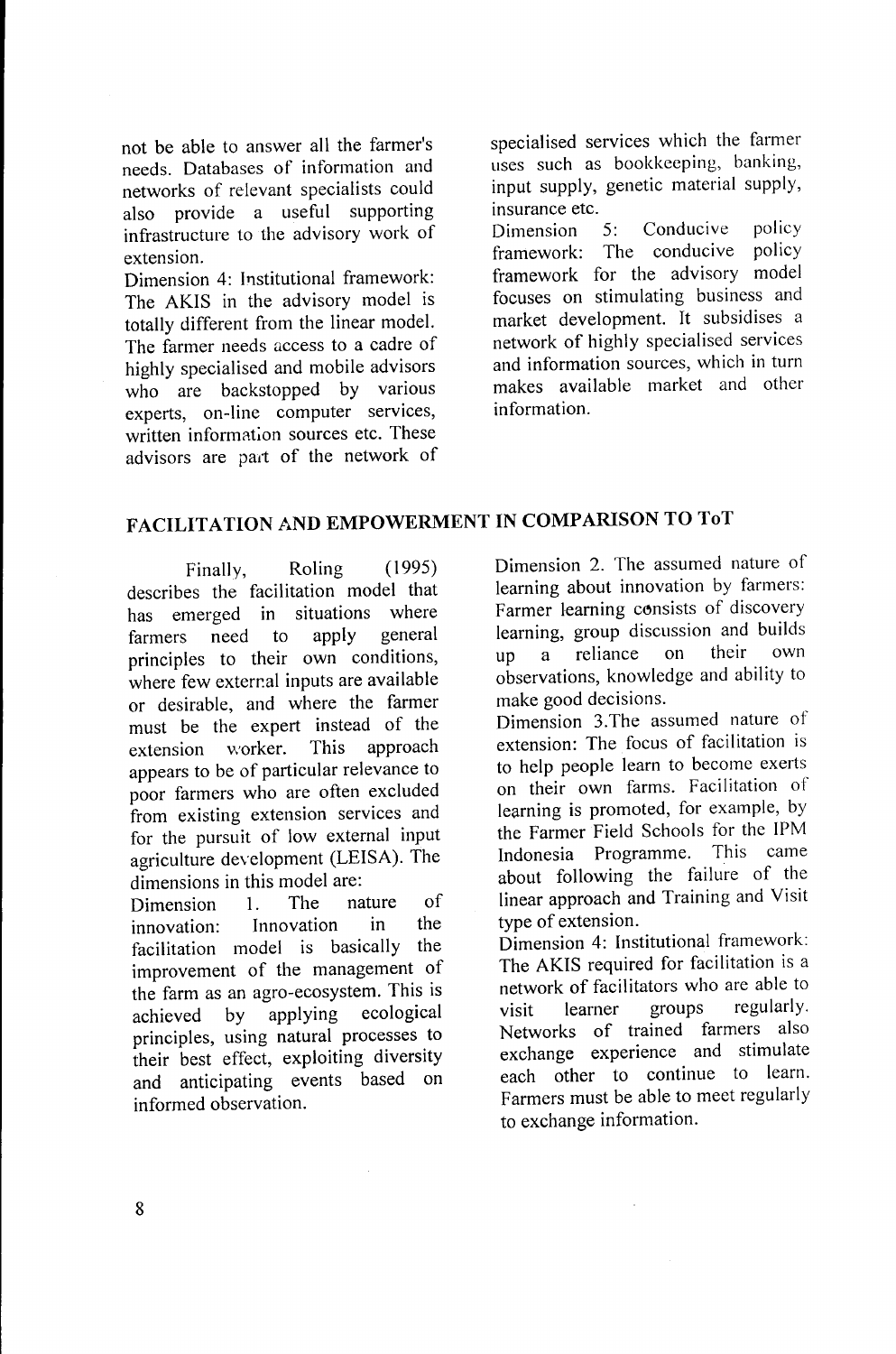Dimension 5: Conducive policy framework: This requires funding for farmer horizontal networking, removal of subsidies on inputs and appropriate accounting of environmental costs.

Overall it can be seen that extension systems need to be (and are) versatile so as to deal with the diversity and complexity of the context in which they operate.

# CURRBNT EXTENSION SYSTEM IN INDONESIA

Using Fell's descriptions of the four streams of extension (1997), it can be said that the extension system of Indonesia reflects the Transfer of Technology and information dissemination and Problem Solving and Decision Making streams. New technology and information are directly introduced to farmers on a frequent basis. New on farm practices that are considered better (by the extension department) than current methods are introduced in the extension program.

For years it was believed that these systems were applied due to farmers' low education levels and their low motivation levels in terms of bearing the risk associated with trying new technology. Some people believe that indigenous community in Indonesia has those characteristics. This is not entirely true and there are other reasons why the extension department in Indonesia has not applied education, training and learning and participatory and human development models. The quality of the extension officers is not currently adequate to manage more than these two streams. If all streams of extension were to be applied, the extension department would have to spend extra resources (in terms of funds, time and<br>human resources) on assessing human resources) on participants and their situations, and designing and evaluating extension programs to address these specific needs.

For example, one of applications of the Transfer of Technology and information dissemination and Problem Solving and Decision Making streams in Indonesia's extension system is the pasture planting program. This program has been repeatedly conducted on an annual basis but feedback on the program reports that farmers did not give the expected response. The report outlines that farmers could not fully understand the benefit of planting particular pasture for their cattle and they were either too poor or apathetic to try new technology. In fact, extension officers recognized that these farmers did not react positively to the program because they had other more important issues that needed to be addressed first. Financial problems and cattle diseases were their top priorities. Unfortunately, these problems were put aside and never addressed in the program report.

Considering that in some cases it is important to involve farmers from the beginning of the program, it would be better if the extension system in<br>Indonesia also employed other Indonesia also employed extension system streams. In the pasture planting program, it was

9